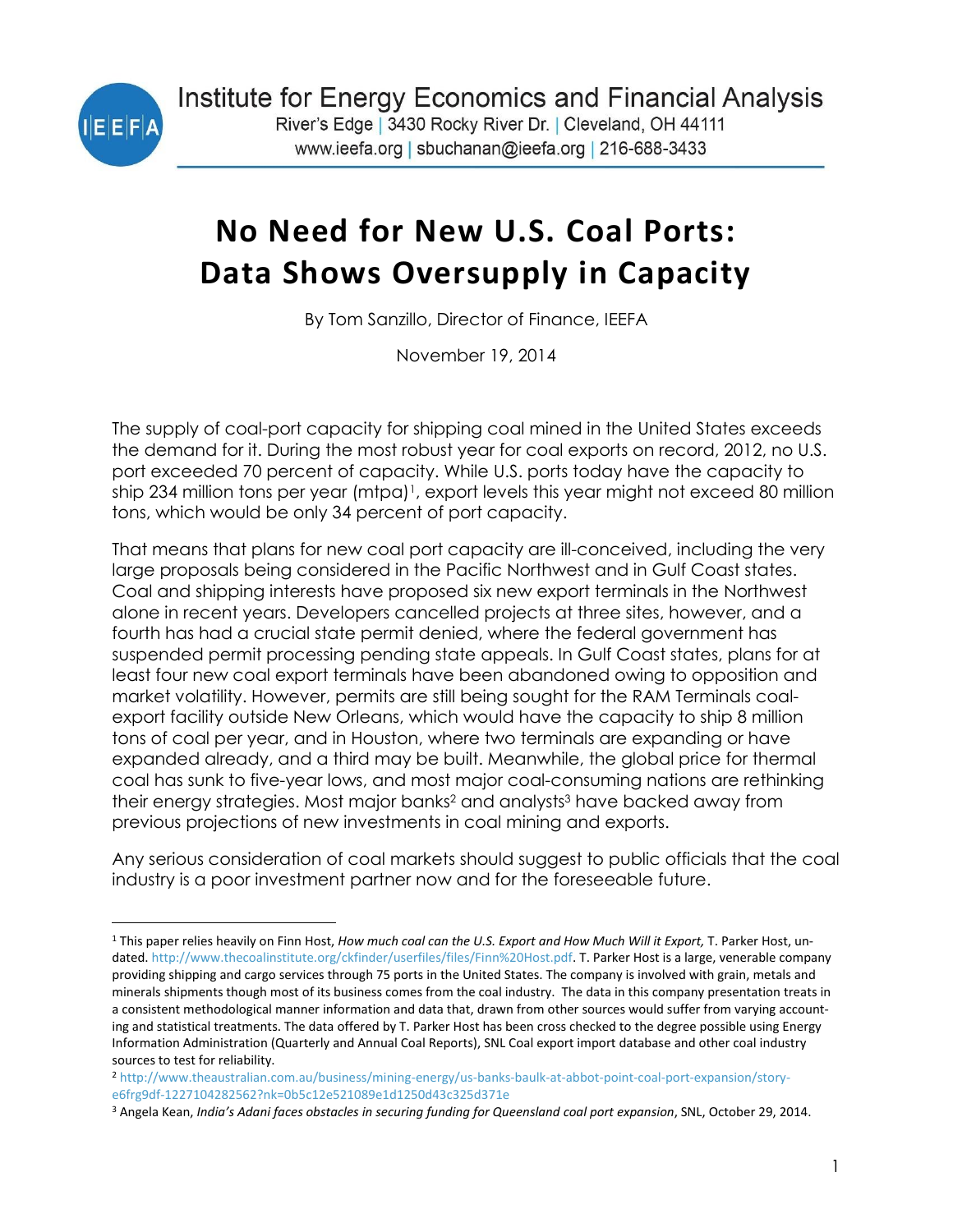### **Current Coal Ports are Under-utilized**

Table 1 shows the total capacity of those U.S. ports that currently ship coal from the United States to countries throughout the world. Capacity is compared with the total of U.S. tons shipped from the ports in 2012, a peak export year. The percentage identifies port capacity utilized for U.S. coal during 2012.

- East Coast ports shipped 68 million tons of coal and had the capacity to ship 105 tons of coal. The East Coast terminals used 64.8 percent of capacity to ship coal.
- Gulf ports shipped 50 million tons of coal and had the capacity to ship 75.5 million tons of coal. The terminals in the Gulf used 66.5 percent of capacity to ship coal.
- The Northwest ports<sup>4</sup> shipped 7.4 million tons of U.S. coal and had the capacity to ship 54 million tons of coal. The terminals in the Northwest used 13.7 percent of total capacity to ship coal.

The average size port on the East Coast has a capacity of 20 mtpa. In Gulf states, the average size of a port is 5.2 mtpa.

|  |  |  |  |  |  | Table 1: Coal Exports by Port Location, Capacity and 2012 Tonnage and Percent Utilization |
|--|--|--|--|--|--|-------------------------------------------------------------------------------------------|
|--|--|--|--|--|--|-------------------------------------------------------------------------------------------|

| <b>Terminals</b>                       | Capacity<br>(in tons) | 2012 U.S. Tonnage | Utilization |
|----------------------------------------|-----------------------|-------------------|-------------|
| East Coast (Hampton/Baltimore)         | 105                   | 68                | 64.8%       |
| Gulf (States: LA, TX, AL, MS)          | 75.5                  | 50.2              | 66.5%       |
| Northwest (Ridley, Westshore, Neptune) | 54                    | 7.4               | 13.7%       |
| <b>TOTAL</b>                           | 234.5                 | 125.6             | 48.3%*      |

\*average utilization between three terminals

Coal exports from the United States have declined since the peak year of 2012. In 2013, producers exported 100 million tons, down from 125.6 million tons in 2012. According to coal-export reports through August 2014, the amount of coal shipped in 2014 could be as low as 80 million tons, a 36 percent decline from the 2012 peak.

 $\overline{a}$ 



<sup>4</sup> Northwest ports ship more than just U.S. coal. The ports serve coal production from Canada. In 2012 these ports shipped 42 million tons of commodities including coal.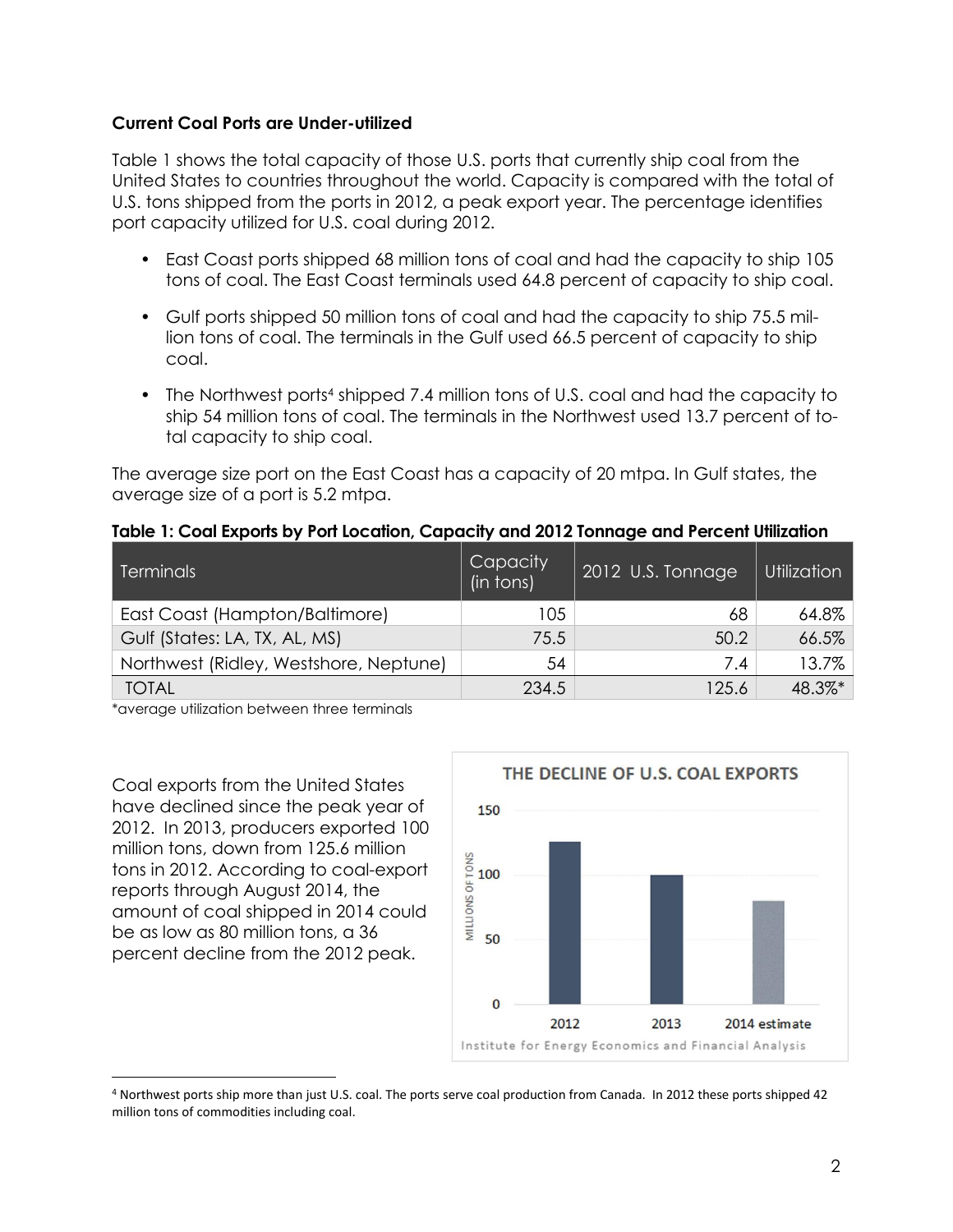## **Prospects for Future U.S. Coal Exports Are Shaky**

Various expansion and new port proposals could lift capacity to 443 million tons, an increase of 190 million tons per year. The largest of these proposals are in Washington State – the Gateway Pacific Terminal in Bellingham, (45 mtpa) and the Millennium Bulk Terminal in Longview (40 mtpa).

Much of the planning and financial commitments for port expansion, particularly in the Pacific Northwest, have been predicated on: 1) global benchmark coal prices in the \$80- to \$90-per-ton range or higher;<sup>5</sup> 2) continued robust expansion of demand from China, India and other Asian countries, and 3) secured, long-term agreements reflecting the market view that U.S. coal producers could successfully compete over the long run with producers in Australia, Indonesia, and South Africa.

In the present market, and for the foreseeable future, coal exports from the Powder River Basin (PRB) are likely to remain unprofitable making substantial growth improbable and causing a reconsideration of Asian exports as a viable strategy.

The current market price for Newcastle coal, an important benchmark for the price of global thermal coal, is hovering in the \$60-per-ton range (down from a peak of \$132 per ton<sup>6</sup> in mid-2011). The global market, in short, is in a state of oversupply.<sup>7</sup>

This broader backdrop creates severe headwinds for the coal port proposals in Washington State. In 2012, the peak year for U.S. coal exports, ports in British Columbia handled coal primarily from Canadian mines in addition to some from U.S. exporters. Since then, British Columbian ports have pressed forward with ambitious port-expansion plans—including a doubling of the capacity of the Ridley and Neptune terminals, significant capacity expansions at the Westshore terminal, and a proposed development of a new eight-million-metric-ton coal export facility at Fraser Surrey Docks in metropolitan Vancouver.

Yet even in the face of these expansion plans, demand for British Columbian coal-port capacity has declined. The Ridley terminal has seen a 37 [percent](http://www.rupertport.com/trade/performance/2014/9/30/pdf) year-over-year decrease in throughput through September 2014, with losses accelerating over the past several months, as some of the port's chief customers have shuttered their mines due to collapsing international coal prices.<sup>8</sup> Moreover, new coal mine development projects in Western Canada are on hold indefinitely, making Ridley's 13 million ton-per-year

<sup>6</sup> [http://econ.worldbank.org/WBSITE/EXTERNAL/EXTDEC/EXTDECPROSPECTS/0,,content-](http://econ.worldbank.org/WBSITE/EXTERNAL/EXTDEC/EXTDECPROSPECTS/0,,contentMDK:21574907~menuPK:7859231~pagePK:64165401~piPK:64165026~theSitePK:476883,00.html)

 $\overline{a}$ 

[MDK:21574907~menuPK:7859231~pagePK:64165401~piPK:64165026~theSitePK:476883,00.html](http://econ.worldbank.org/WBSITE/EXTERNAL/EXTDEC/EXTDECPROSPECTS/0,,contentMDK:21574907~menuPK:7859231~pagePK:64165401~piPK:64165026~theSitePK:476883,00.html)

<sup>5</sup> Peter Gartrell and John Miller, *Peabody Projections show lucrative Chinese market for PRB coal*, Platts Coal Trader, December 6, 2010. See also: [http://seekingalpha.com/article/2175763-cloud-peak-energys-ceo-discusses-q1-2014-results-earnings-call](http://seekingalpha.com/article/2175763-cloud-peak-energys-ceo-discusses-q1-2014-results-earnings-call-transcript?part=single)[transcript?part=single](http://seekingalpha.com/article/2175763-cloud-peak-energys-ceo-discusses-q1-2014-results-earnings-call-transcript?part=single)

<sup>7</sup> <http://www.mining.com/web/coal-exporters-not-backing-down-despite-glut-could-china-enter-the-market-too/>For a detailed discussion of global coal trends see the joint Carbon Tracker Institute/IEEFA treatment of coal markets in [http://www.car](http://www.carbontracker.org/report/carbon-supply-cost-curves-evaluating-financial-risk-to-coal-capital-expenditures/)[bontracker.org/report/carbon-supply-cost-curves-evaluating-financial-risk-to-coal-capital-expenditures/](http://www.carbontracker.org/report/carbon-supply-cost-curves-evaluating-financial-risk-to-coal-capital-expenditures/)

<sup>8</sup> For a detailed discussions of current trends and analysis on Ridley Terminal see: [http://daily.sightline.org/2014/07/09/bad](http://daily.sightline.org/2014/07/09/bad-news-for-ridley-terminal/)[news-for-ridley-terminal/](http://daily.sightline.org/2014/07/09/bad-news-for-ridley-terminal/)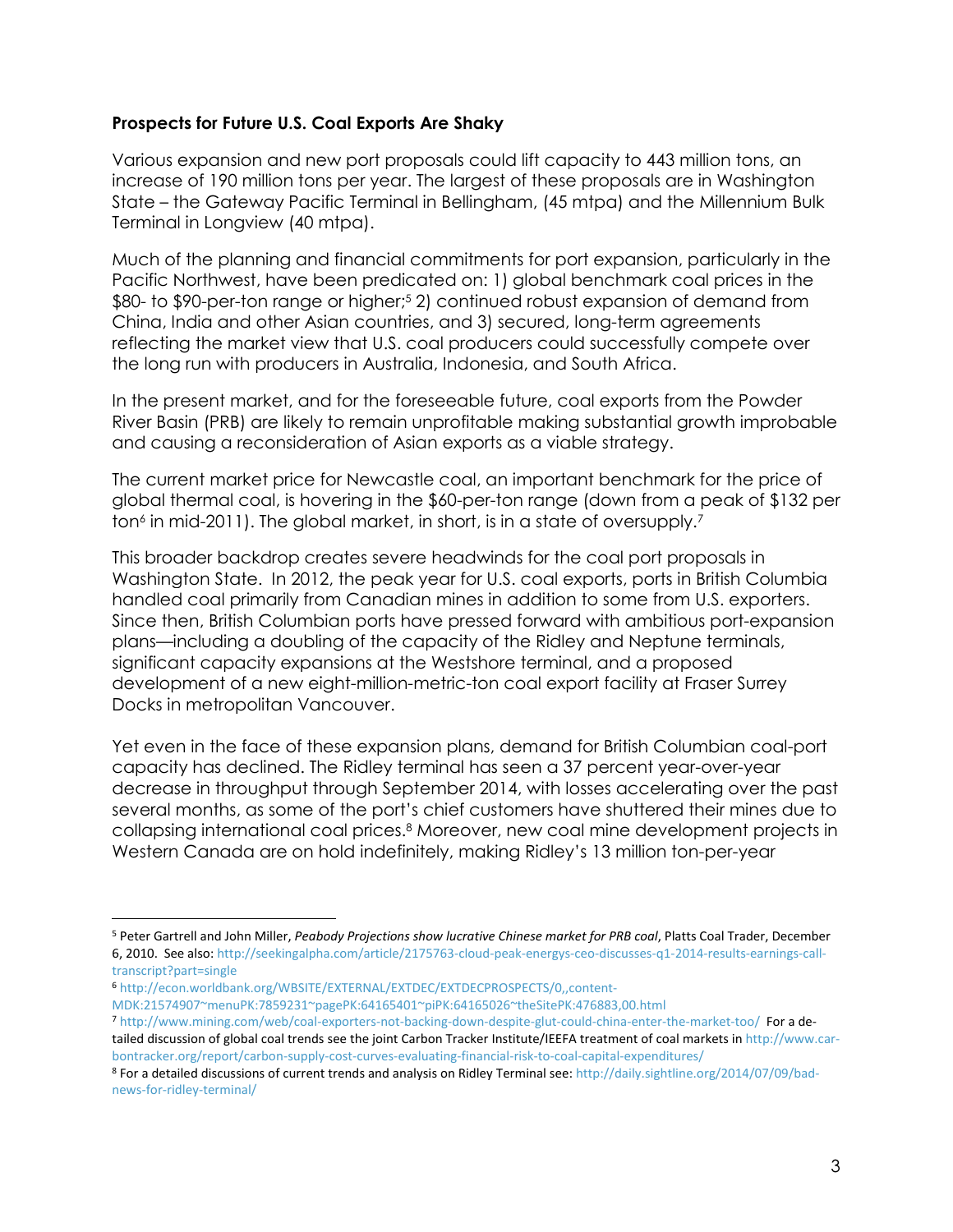expansion superfluous for the foreseeable future.<sup>9</sup> In light of Ridley's slackening throughput, at least one Canadian coal company has shifted its exports from Westshore to Ridley, which has opened up additional capacity at the Westshore terminal.

The expansion plans for the Fraser Surrey terminal have moved forward but they too are challenged by the same risks faced at the other Canadian ports and U.S. new projects. The Fraser Surrey project would add capacity for 4 million tons of coal shipped from Wyoming and Montana.<sup>10</sup> In addition to market uncertainty about the ability of U.S. coal producers to supply throughput the plant has encountered opposition from environmental groups.<sup>11</sup>

Port capacity in British Columbia will likely remain available to U.S. coal companies,<sup>12</sup> but that capacity and the planned expansions are unlikely to benefit U.S. coal shippers as there is little market for their product either now or for the foreseeable future. The global coal glut has given low-cost exporters in Australia, Indonesia and South Africa a significant advantage over PRB coal producers, which suffer from comparatively lowquality coal and high shipping costs. At today's prices, PRB coal producers will lose money selling into oversupplied Asian coal markets. <sup>13</sup>

Even if the global markets loosen modestly, PRB producers will remain minor players. This factor, plus the severe financial constraints of U.S. coal producers caused in part by diminished profitability of their domestic operations, leaves little liquidity to navigate the turbulent volatility of a global market. Increased concerns in the United States regarding hidden subsidies on coal exports add another risk dimension to U.S. coal producer plans for significant increases in global sales.<sup>14</sup>

Australian coal producers are also severely challenged with low global prices and changing policy priorities of importer nations. Australian ports reflect these market weaknesses and are currently underutilized.<sup>15</sup> In addition the two largest proposed greenfield mining projects in Australia are faced with a constellation of risks that make them unlikely to move forward despite substantial developer outlays and government support.<sup>16</sup> Recently JP Morgan, Citigroup and Goldman Sachs followed Deutsche Bank in declaring their unwillingness to finance these projects.<sup>17</sup>

 $\overline{a}$ 

<sup>9</sup> For an overview of current trends in Canadian mining industry see: [http://online.wsj.com/articles/sale-price-for-canada-coal](http://online.wsj.com/articles/sale-price-for-canada-coal-mine-2-1412200984)[mine-2-1412200984](http://online.wsj.com/articles/sale-price-for-canada-coal-mine-2-1412200984)

<sup>10</sup> <http://www.cbc.ca/news/canada/british-columbia/coal-terminal-expansion-vital-argues-fraser-surrey-docks-1.1378877> <sup>11</sup> <http://www.surreyleader.com/news/272183911.html>

<sup>12</sup> Despite the current slowdown in global sales Cloud Peak has recently increased its throughput at Canadian terminals. <http://seekingalpha.com/article/2614865-cloud-peaks-cld-ceo-colin-marshall-q3-2014-results-earnings-call-transcript>

<sup>&</sup>lt;sup>13</sup> The case of Arch Coal is informative. In 2011 the company projected export levels at 245 million tons per year by 2015. The company also discussed its plans to retool the company toward this large export market. See: Dan Lowrey, *Arch: U.S. coal export capacity could swell to 245 million tons by 2015,* SNL, November 10, 2011. During the company's third quarter 2014 earnings call CEO John Eaves said the company was backing away 'quite a bit' from this strategy. While not abandoning Asian export those plans were of a long term nature because of weak global pricing. Jeffery McDonald, *Arch expects rail service to improve in Q4 and into 2015*, Platts, October 28, 2014.

<sup>14</sup> <http://www.trust.org/item/20141023045950-k4wfm>

<sup>15</sup> [http://cpd.org.au/wp-content/uploads/2013/11/CPD\\_OP32\\_Too\\_Many\\_Ports-2013.pdf](http://cpd.org.au/wp-content/uploads/2013/11/CPD_OP32_Too_Many_Ports-2013.pdf)

<sup>16</sup> <http://www.ieefa.org/category/australias-galilee-basin/>

<sup>17</sup> <http://www.theguardian.com/environment/2014/oct/28/us-banks-vow-not-to-fund-great-barrier-reef-coal-port-say-activists>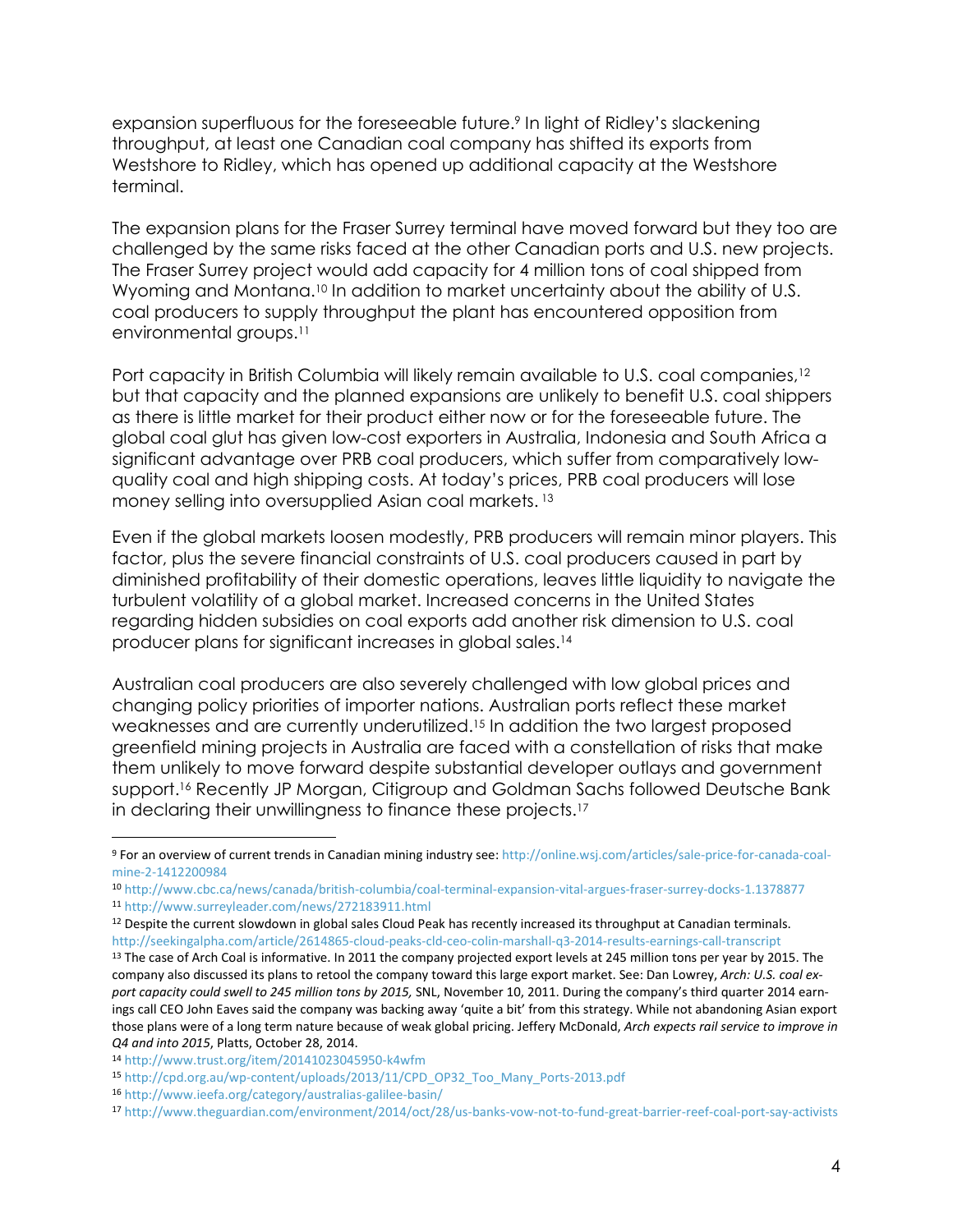For at least five years, China's coal imports have driven global production and prices. In the short term, China's 2014 imports are down 6 percent year-on-year. In the medium term, China's total demand for coal may rise, but its imports are likely to be curtailed. China recently placed a tariff on coal imports, though it exempted Indonesia and Vietnam from the tariff. U.S. producers cannot compete without robust import demand from China and supportive policies. Many U.S. coal producers are now turning their attention to Korea, Taiwan, Japan, and India.

India is the second largest importer of coal in the world. In 2012, 9.5 million tons, or approximately 7.5 percent of U.S. coal exports went to India.

India's energy plans project an increase in coal imports. However, the country's fiscal, economic and political situation show that imports place upward pressure on the price of electricity.<sup>18</sup> The country must also improve the efficiency of its domestic coal mine industry if it wishes to keep electricity prices stable. Rising electricity prices will have a political impact, but they will also send a market signal to developers of renewable energy.

Long term, viable coal agreements are increasingly rare on the global market. Existing take-or-pay agreements with ports and rail companies have actually become liabilities for many coal producers. They pledge to push coal through ports under guaranteed agreements but they have a shrinking and unprofitable market for the coal. Most major investment houses have already identified long-term problematic scenarios for coal producers in the global thermal trade.



### **U.S. Coal Producer Financial Capacity to Participate in Global Coal Trade Is Shrinking**

The larger issue for U.S. coal producers' role in the global thermal coal trade relates to a more fundamental issue. Most large coal producers in the United States are in serious financial trouble.<sup>19</sup> Every major

U.S. exporter of coal has

Resources, face severe

 $\overline{a}$ 

market. Two companies with significant reserves in the PRB, Arch Coal and Alpha Natural

financial problems that have required them to sure up

<sup>18</sup> <http://www.ieefa.org/press-release-the-beginning-of-the-end-of-imported-coal-in-india-report-exposes-economic-flaws/>

<sup>19</sup> Darren Epps, *Broken, moribund, abused: Somber earnings season expected by coal sector,* SNL, October 17, 2014.